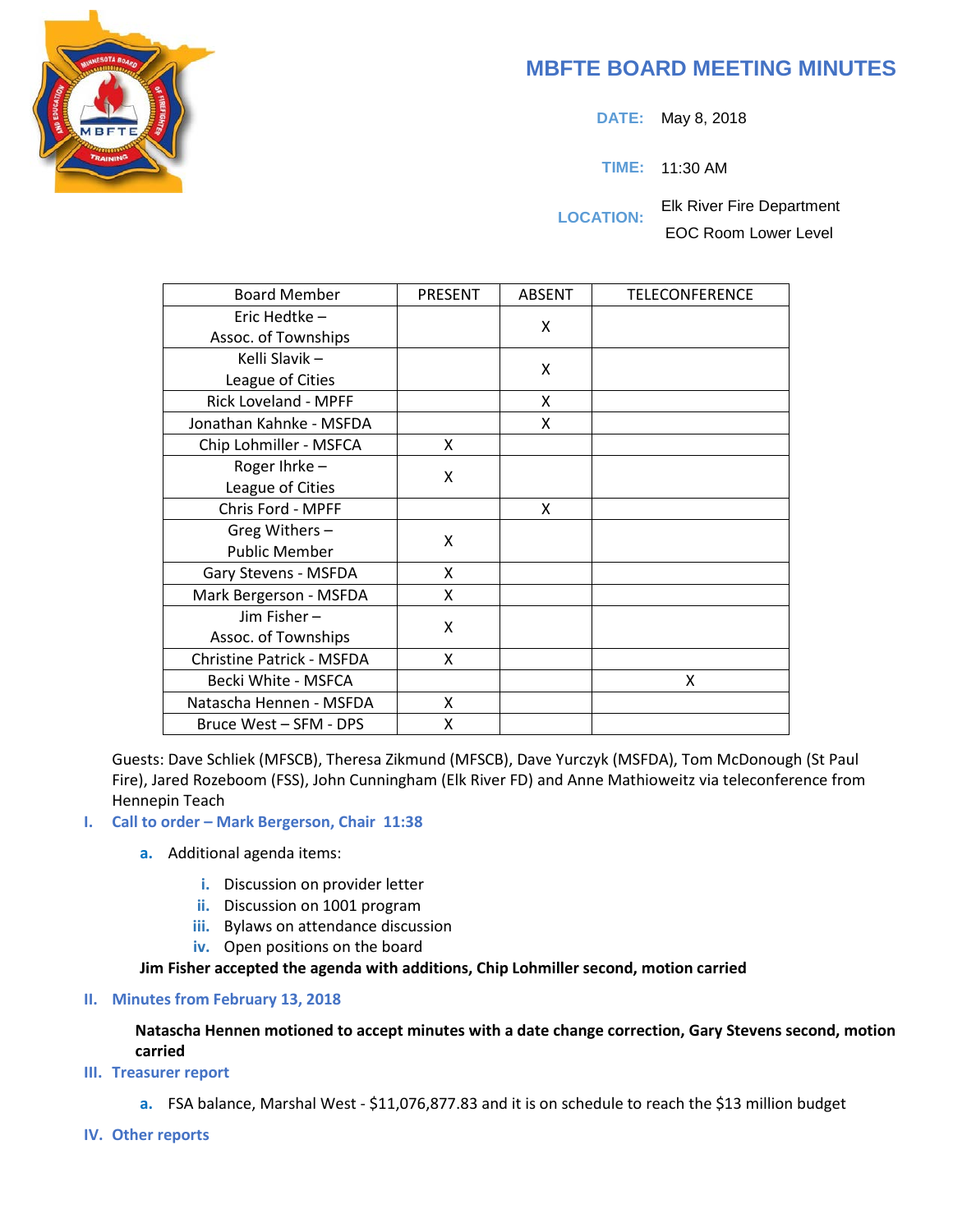- **a.** Executive Director, Steve Flaherty
	- **i.** 375 departments have submitted for reimbursements to date
	- **ii.** NJPA funds are going well with 49 departments using those funds
	- **iii.** Live burn waiting list already started for FY19
	- **iv.** Conference & Seminar invoices are coming in from that project
	- **v.** 577 students reimbursed to date form NFPA1001 program
	- **vi.** EMS training reimbursements to date approved \$101,666.58
	- **vii.** Backfill & OT reimbursements to date approved \$1,674.32
	- **viii.** Leadership Development has completed for this fiscal year and we are looking at continuing the program at Camp Ripley verses the fire officer schools. There are testimonials in your packets from students that have taken this course
		- **1.** Marshal West commented if there is any thought by the board to look into a "Leadership II phase". Maybe a survey to those that took the course with feedback on what they would like to see in a program that goes beyond the first phase. It could be funded as a one-time appropriation request every other year so it would not come out of the MBFTE budget.
		- **2.** The board would like this topic to go back to the training committee for further discussion.

Margaret Koele has worked with Monica Correll on our website and upgrades to our databases. The site is being utilized for the FSS and departments with positive feedback

- **b.** Executive Committee, Mark Bergerson, Chair
	- **i.** Fourth Fire Service Specialist position shared with SFMD
		- **1.** Mark Bergerson commented that the board has been approached by SFMD to help financially bring on a fourth fire service specialist at a cost of \$100,000
		- **2.** There is a great need around the state for the FSS positions and promoting MBFTE programs. It was discussed by the Executive Committee about the position vacated by Kevin Sedivy and if we could partner with the SFMD on a fourth FSS to split the state into four quadrants would be beneficial to our organization verses one person trying to cover the whole state
		- **3.** This person would be an employee of SFMD but MBFTE would cover the payroll and benefits for this fourth FSS position. We would increase our operating budget to \$345,000 with a request to FSAC for legislation approval to cover this cost.
		- **4.** The Executive Committee is recommending this request to the board for the next fiscal year
			- **a.** Natascha Hennen believes having people on the ground around the state is very important. Jim Fischer replied there is a lot of work for a few people to cover the state. Mark Bergerson commented the connectivity of the FSS to the departments in their territory is very important
			- **b.** Roger Ihrke agrees with the concept but not the funding. The funding should come directly from the FSA to the SFMD rather than through MBFTE.
			- **c.** Marshal West commented that if this is the direction of the board he can approach the Commissioner of Public Safety that has the ability under statute to transfer appropriations between base budgets and she can approve a transfer from the MBFTE base budget and move it to the SFMD budget. It would reduce the MBFTE base budget by \$100,000 to \$4,165,000 for FY19.

**Roger Ihrke motioned to have the MBFTE overall operating budget for FY19 to be reduced by \$100,000 and transferred to SFMD, by the Commissioner of DPS, for a fourth Fire Service**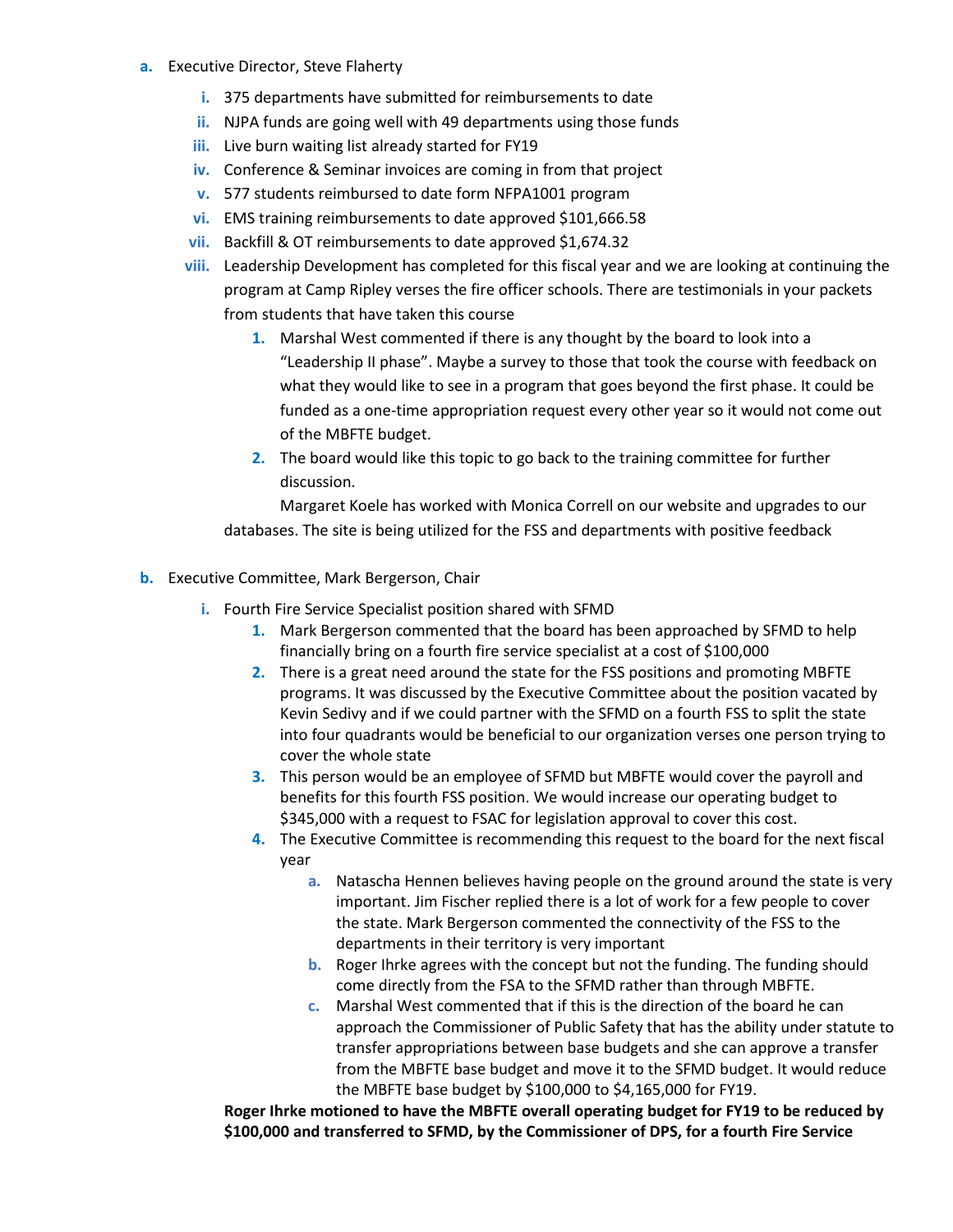## **Specialist. Greg Withers second the motion. (Marshal West abstained from the vote), motion carried**

- **c.** Licensing/License Review/Legislative Committee, Interim Chair Mark Bergerson
	- **i.** Statute legislation update S.F. No. 3996 has been read by the Senate & House but not sure there will be any action this year
	- **ii.** DNR license exemption update S.F. No. 3096 has been read by the Senate & House but not sure there will be any action this year
	- **iii.** Vacant Chair position Mark Bergerson, Chair, has appointed Natascha Hennen as the Chair of the committee
	- **iv.** Vacant seat for the position Mark Bergerson, appointed Roger Ihrke to the open seat until committees are re-evaluated this fall when appointments are completed by the Governor's office and Natascha Hennen has volunteered to fill the open "Chair" position
- **d.** Training Committee, Mark Bergerson, Chair
	- **i.** FSA one time funding draft proposals update (FY19)
		- **1.** Fire Instructor I & II / certifications included \$262,500
		- **2.** \$315,000 for NFPA 1001 program additional seats
		- **3.** \$2.1185 million to increase per firefighter award amount to reach \$200 per firefighter
		- **4.** \$150,000 PTSD/Cancer/Mental Health Awareness (only requesting if MnFIRE does not get funding)
			- **a.** Total MBFTE request \$2.846 million

## **Jim Fisher motioned to accept the one time funding request from MBFTE to FSA, Christi Patrick Second the motion, motion carried**

- **ii.** Requests that were presented to MBFTE Training Committee to go before FSAC for one-time funding on behalf of those organizations
	- **1.** DNR Virtual Reality request \$467,427
	- **2.** MnFIRE \$650,000 (Mental health, cardiac care, cancer and health awareness)
	- **3.** Task Force One \$435,000 (Trench rescue)
	- **4.** MART \$75,000 (Wind Turbine and tower training)
- **iii.** Qualified Instructors Program update Mark Bergerson, Chair
	- **1.** The changes have been made to the application form per the last board meeting recommendations. This will be built for an online application process. There will be a review committee put together in the beginning to review the applications as they are submitted

 **Natascha Hennen motioned to approve the form for the online application process, once Legislation has passed for this program. Also, to approve Steve Flaherty to send out Information regarding the upcoming changes to this program process to the departments. Greg Withers second the motion, motion carried**

- **iv.** Live Burn Instructor Train-the-Trainer update Steve Flaherty, Executive Director
	- **1.** We are ready to move forward with some minor changes and roll this update to the program out to the fire service regarding the 1403 standards
- **v.** Learning Management System (online training) RFP update Mark Bergerson, Chair
	- **1.** This is coming back to the training committee with further changes and we hope to bring it forward to the board at the August meeting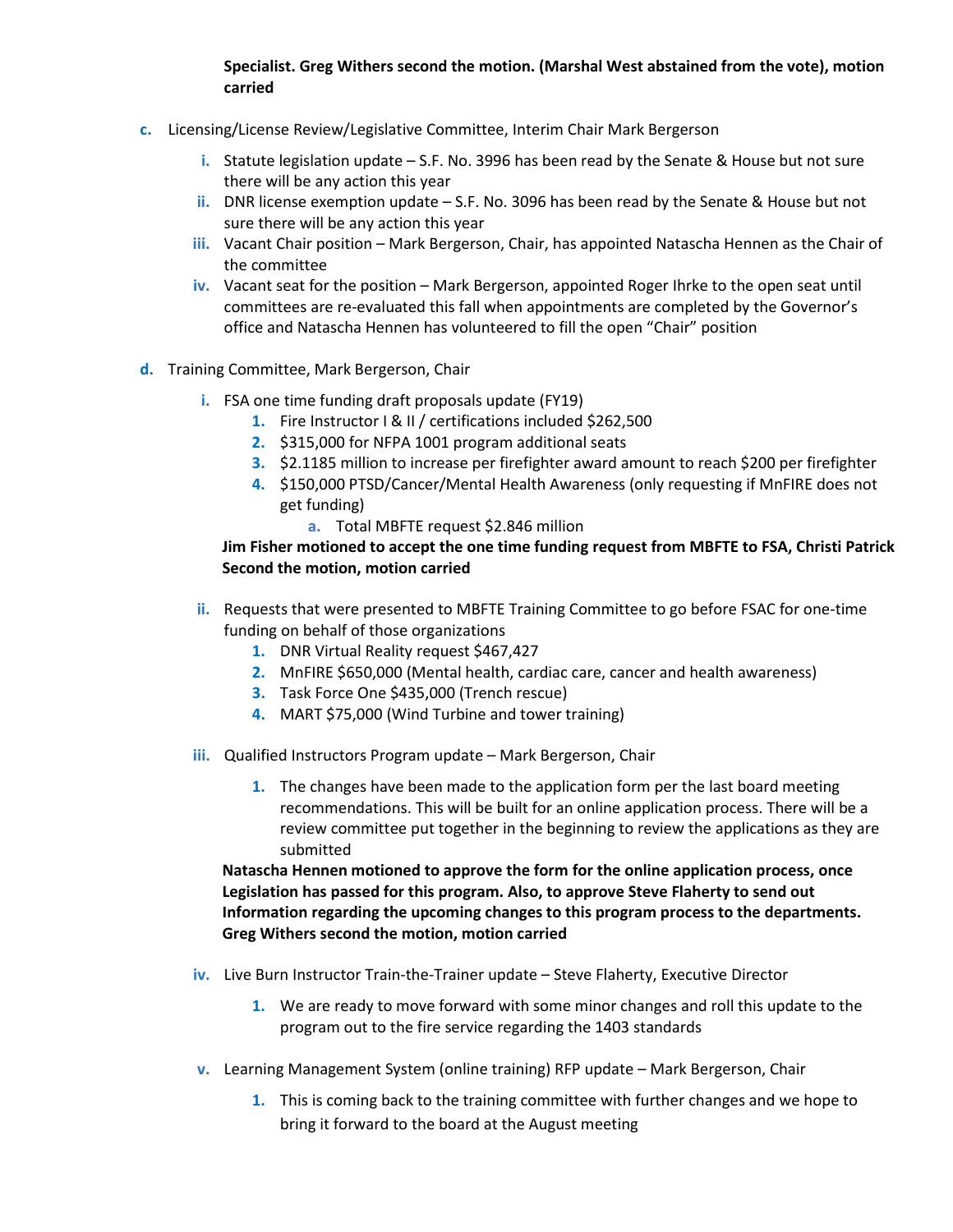**2.** Natascha Hennen would like consideration taken to the smaller communities and the mission of the board to offer funded training to every firefighter in MN

#### **vi.** Provider Letter to the board – Mark Bergerson, Chair

- **1.** The training committee believes that we still need a separate program for 1001 training, as it is important for recruitment and training to the standard. The committee discussed letting the departments decide if they would like to only do FF1 with certification, optional FFII with certification and Haz with the option to upgrade to the 472 program. We have been hearing from departments around the state they want some flexibility. This would be a pool of money, rather than seats, and it puts it back to the departments rather than the provider's .The providers would still enter students and invoice departments for the classes. The departments would be the ones invoicing MBFTE for the program chosen. They would not be reimbursed until the certification portion was complete and only reimbursed for those that complete the program. The goal is for FY19 to start this program. Greg Withers commented that we started this program to get everyone to 1001 standards and we are going backwards.
	- **a.** Mark Bergerson commented that departments are not all able to do the completely 1001 standards. It is about choice and in greater MN; they cannot get their people to trainings.
	- **b.** Becki White replied that it is short sided of us to say we will fund either all of this or none of this; we need to refer back to the MAD study and what the fire service is asking for. It stated the fire service appreciates the money and support, but they cannot retain firefighters after we make them do all this training and we need a more manageable schedule. By us saying, here is this money and if you want to use it for FF1 that is great as it is a base level of training and if you choose to do FFII for the core competency level, we will support you. We are still meeting those same goals and objectives that were set up we just are not forcing them to take on more than they can commit too. This is nine months, two nights a week for eight hours a day to complete the entire program. We also have other department training that is required. It cannot be done in a specified time, as we are requiring. We should not be the ones making the choice for them. We are giving them flexibility to meet those standards. It is hard to recruit and retain at this level of training. We ask a lot of a volunteer that does not have all the time for training that is required by a department. Maybe we should do a session on what the requirements are outside the NFPA1001 requirements to inform the board of the time issues. The MAD study addressed more options for training and that is what this is offering.
	- **c.** Mark Bergerson commented that the departments like flexibility and we would like to see everyone to the FFII level, but we have to be realistic with expectations for the whole state and consider the smaller departments. Ultimately, our goal is to see everyone to the FFII standard, which is in our mission and strategic plan.
	- **d.** Marshal West commented that Becki White is right, in all the travels I do, the Chiefs out there are very concerned getting firefighters on their department and they need training to meet their mission. Each department has a different mission and some will go to FFII, but many may only go to FFI. We need flexibility for these departments to choose what they need to meet their mission of training within their departments.
	- **e.** Jim Fisher commented that many departments up in his area could not even get all the training completed that is required when you have volunteer departments.